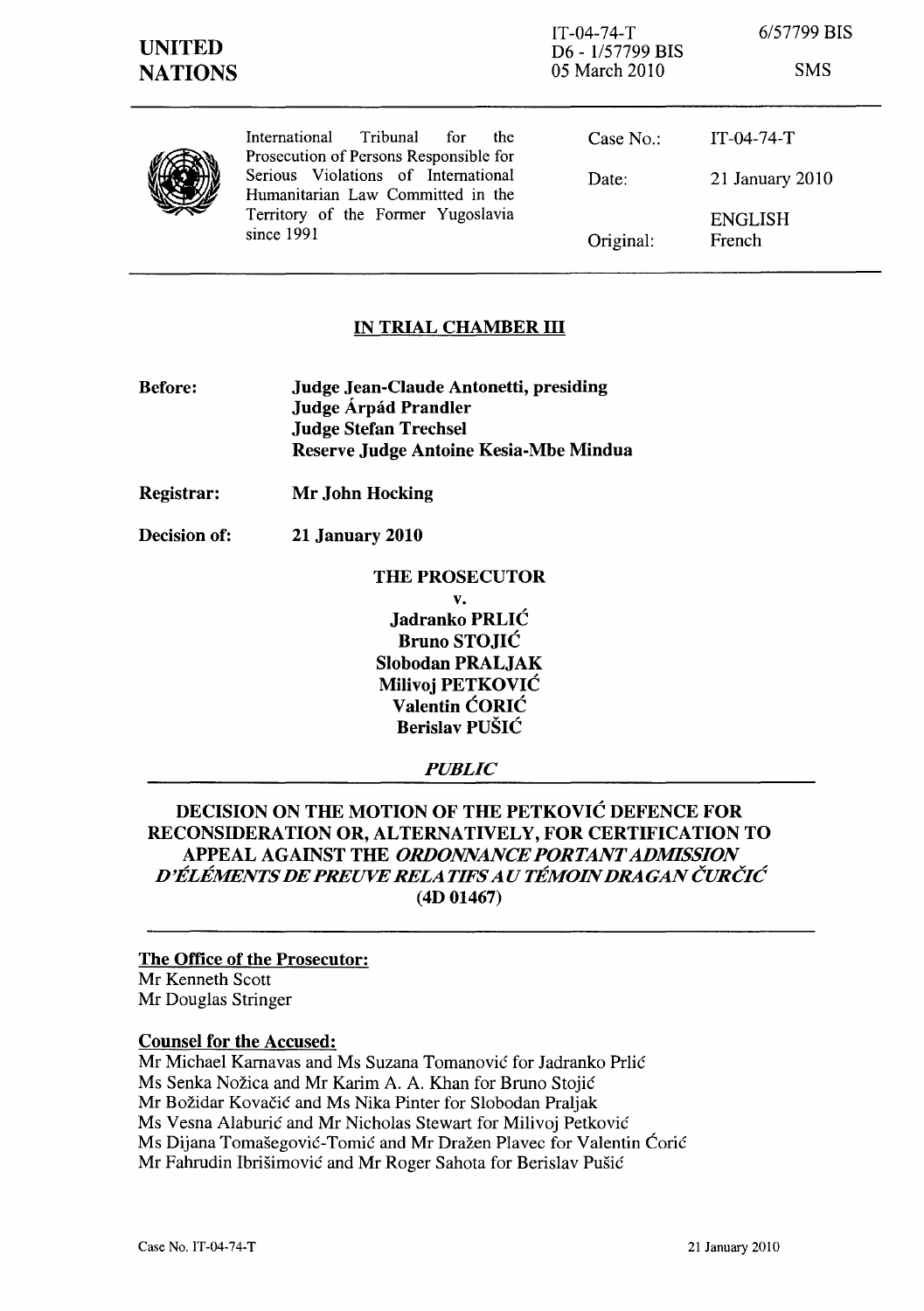**TRIAL CHAMBER III** ("Chamber") of the International Tribunal for the Prosecution of Persons Responsible for Serious Violations of International Humanitarian Law Committed in the Territory of the Former Yugoslavia since 1991 ("Tribunal"),

**SEIZED** of the "Motion of Milivoj Petković for Reconsideration of Trial Chamber 19 November *Ordonnance portant sur l'admission d'elements de preuve relatifs au temoin Dragan* Čurčić so as to Admit into Evidence Exhibit 4D 01467 Tendered by the Petković Defence, Alternatively for Certification under Rule 73 (B) for Appeal Against the Non-Admission of that Exhibit", filed confidentially by Counsel for the Accused Milivoj Petković ("Petković Defence") on 26 November 2009 ("Motion"), wherein the Petković Defence requests that the Chamber in the main reconsider the "Ordonnance portant sur l'admission d'éléments de preuve relatifs au témoin Dragan Čurčić" rendered publicly on 19 November 2009 ("Order of 19 November 2009") and reconsider its decision to deny the admission into evidence of Exhibit 4D 01467 or, alternatively, if the Chamber were to deny this request, that it certify the appeal the Defence intends to file against the said order in application of Rule 73 (B) of the Rules of Procedure and Evidence ("Rules"),<sup>1</sup>

**CONSIDERING** that neither the Prosecution nor the Defence teams have filed responses to the Motion,

**NOTING** the Order of 19 November 2009 wherein the Chamber denied the admission into evidence of Exhibit 4D 01467 sought for admission by the Petković Defence on the ground that the document concerned events in the municipality of Livno which were not raised by the amended Indictment of II June 2008 ("Indictment") and that the Chamber was not satisfied that there was a relevant link to the Indictment as stated by the Petković Defence, $2$ 

**CONSIDERING** that in its Motion, the Petković Defence requests in the main a reconsideration of the Order of 19 November 2009 on the ground that Exhibit 4D

Motion, paras 1 and 13.

<sup>2</sup> Annex to the Order of 19 November 2009, p. 4.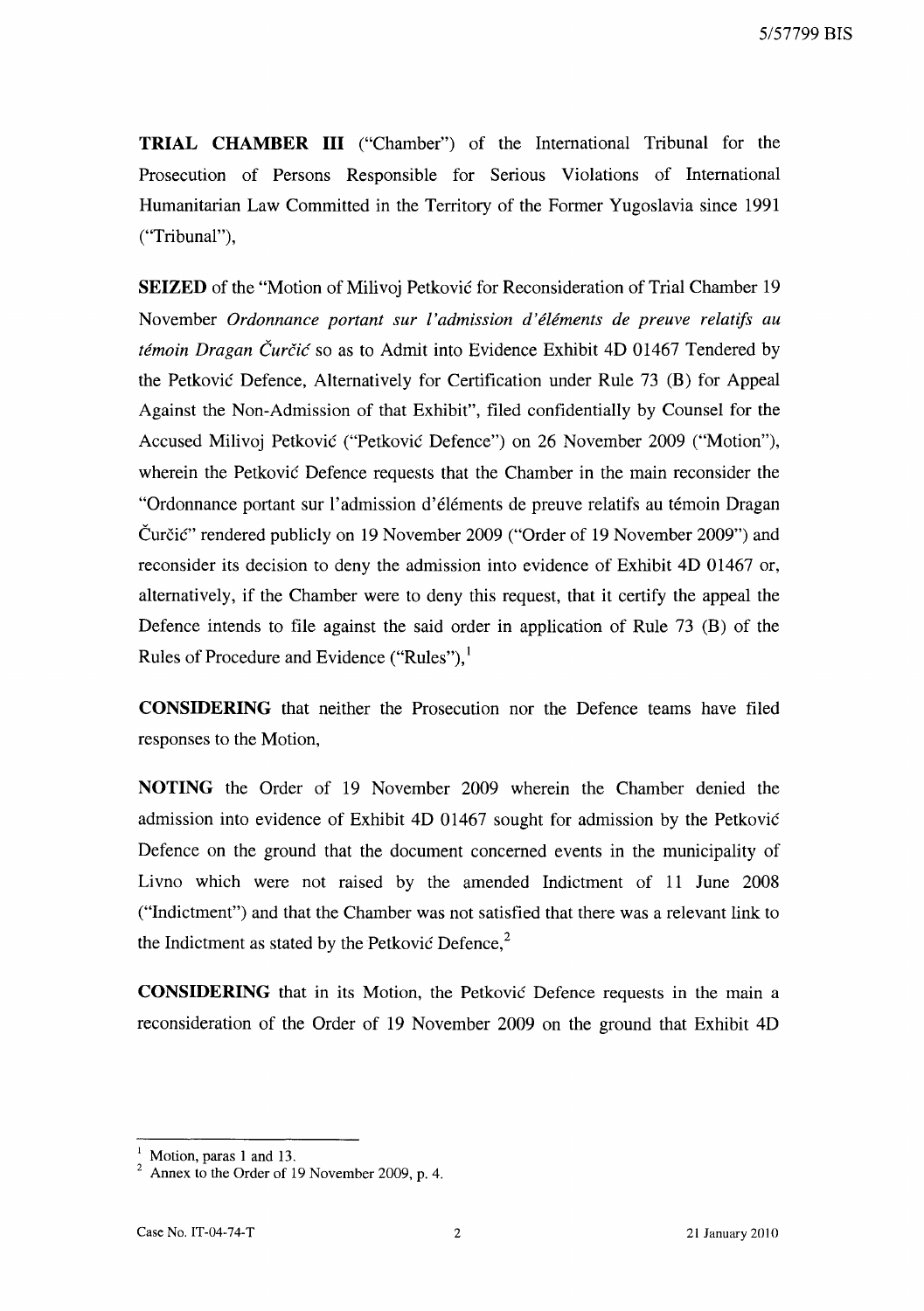4/57799 BIS

01467 is directly linked to paragraph 37 of the Indictment and that the Chamber erred in its assessment by denying this exhibit, $3$ 

**CONSIDERING** that the Petković Defence states that Exhibit 4D 1467 is a concrete example of the enforcement of applicable law in Herzeg-Bosna, in particular in the municipality of Livno, with respect to the status of the detained Muslim members of the HVO, and corroborated in Exhibit 4D 01466 admitted by the Order of 19 November 2009, and argues that these two exhibits are important in the determination of the legal status of the Muslim soldiers of the HVO who were kept in isolation or detained with respect to the allegations contained in paragraph 37 of the Indictment, $4$ 

**CONSIDERING** that the Petković Defence alleges in addition that the Chamber's refusal to reconsider this Order would result in an injustice as it would deprive the Defence of a relevant document which could substantiate its case,<sup>5</sup>

**CONSIDERING** that the Petković Defence seeks, if the Chamber refuses to reconsider the Order of 19 November 2009, the certification of an appeal under Rule 73 (B) of the Rules as the Chamber' s error in reasoning would significantly affect the fairness of the trial and its outcome while an immediate resolution of this issue would significantly advance the proceedings,  $6\frac{6}{5}$ 

**CONSIDERING** that a Trial Chamber has the inherent power to reconsider its own decisions and that it may accept a request for reconsideration if the requesting party shows the Chamber that it has evidently erred in its reasoning in the contested decision or that particular circumstances, be they facts or new arguments, $\frac{7}{1}$  justify its reconsideration in order to avoid an injustice,<sup>8</sup>

 $\frac{3}{4}$  Motion, paras 5 and 6.

 $^{4}$  Motion, para. 7.

Motion, para. 8.

<sup>6</sup> Motion, paras 13 and 14.

<sup>7</sup>*The Prosecutor* v. *Stanislav* Galić, Case No. IT-98-29-A, "Decision on Defence' s Request for Reconsideration", 16 July 2004, pp. 2 and 3 citing *The Prosecution* v. *Laurent Semanza,* Case No. ICTR-97-20-T, Trial Chamber III, "Decision on Defence Motion to Reconsider Decision Denying Leave to Call Rejoinder Witnesses", 9 May 2002, para. 8.

s *The Prosecutor* v. *Stanislav* Galić, Case No. IT-98-29-A, "Decision on Defence's Request for Reconsideration", 16 July 2004, pp. 2 and 3 citing *The Prosecution* v. *Zdravko* Mucić *et al.,* Case No. *IT-96-21Abis,* "Judgment on Sentence Appeal", 8 April 2003, para. 49; *The Prosecutor* v. Popović *et*  al., Case No. IT-05-88-T, "Decision on Defence Motion for Certification to Appeal Decision Admitting Written Evidence Pursuant to Rule 92 *bis",* 19 October 2006, p. 4.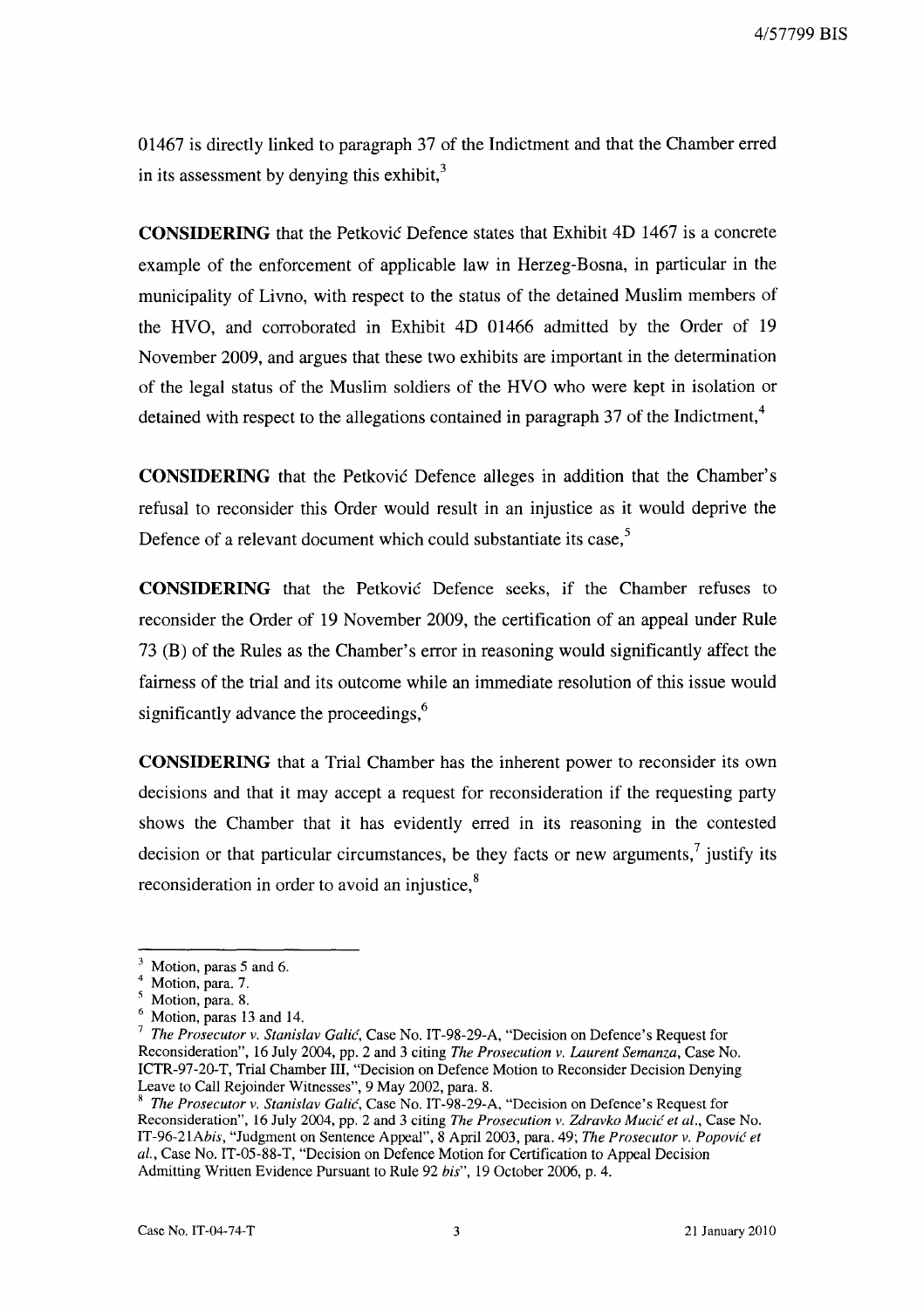**CONSIDERING** that the Chamber recalls its public "Decision Regarding Requests Filed by the Parties for Reconsideration of Decisions by the Chamber" rendered on 26 March 2009, wherein, in order to ensure the proper conduct of the trial, the Chamber sets forth the framework for filing requests for reconsideration,

**CONSIDERING** that the Chamber recalls that, in its Order of 19 November 2009, the Chamber granted the admission of Exhibit 4D 01466 on the status of HVO soldiers, including Muslims, detained in Herceg-Bosna, including those of the municipality of Livno, but that it did not find that Exhibit 4D 01467 presented at the hearing of Witness Dragan Čurčić regarding the specific case of a Muslim soldier detained in the municipality of Livno in 1993, located outside the geographic parameters of the Indictment, had any relevant link to the cases of detention of Muslim HVO soldiers at locations covered by the Indictment,

**CONSIDERING,** furthermore, that the Chamber notes that the Petković Defence, in its initial request for the admission of Exhibit 4D 01467 under its IC 01083 list, failed to show that this exhibit added value to Exhibit 4D 01466,

**CONSIDERING** that in its Motion, the Petković Defence merely supplements its initial request and challenges the rejection of Exhibit 4D 01067, but does not show that the Chamber committed a discemible error in its reasoning to necessitate a reconsideration of the Order of 19 November 2009,

**CONSIDERING**, consequently, that the Chamber holds that there are no grounds to reconsider the Order of 19 November 2009,

**CONSIDERING** that pursuant to Rule 73 (B) of the Rules "[d]ecisions on all motions are without interlocutory appeal save with certification by the Trial Chamber, which may grant such certification if the decision involves an issue that would significantly affect the fair and expeditious conduct of the proceedings or the outcome of the trial, and for which, in the opinion of the Trial Chamber, an immediate resolution by the Appeals Chamber may materially advance the proceedings",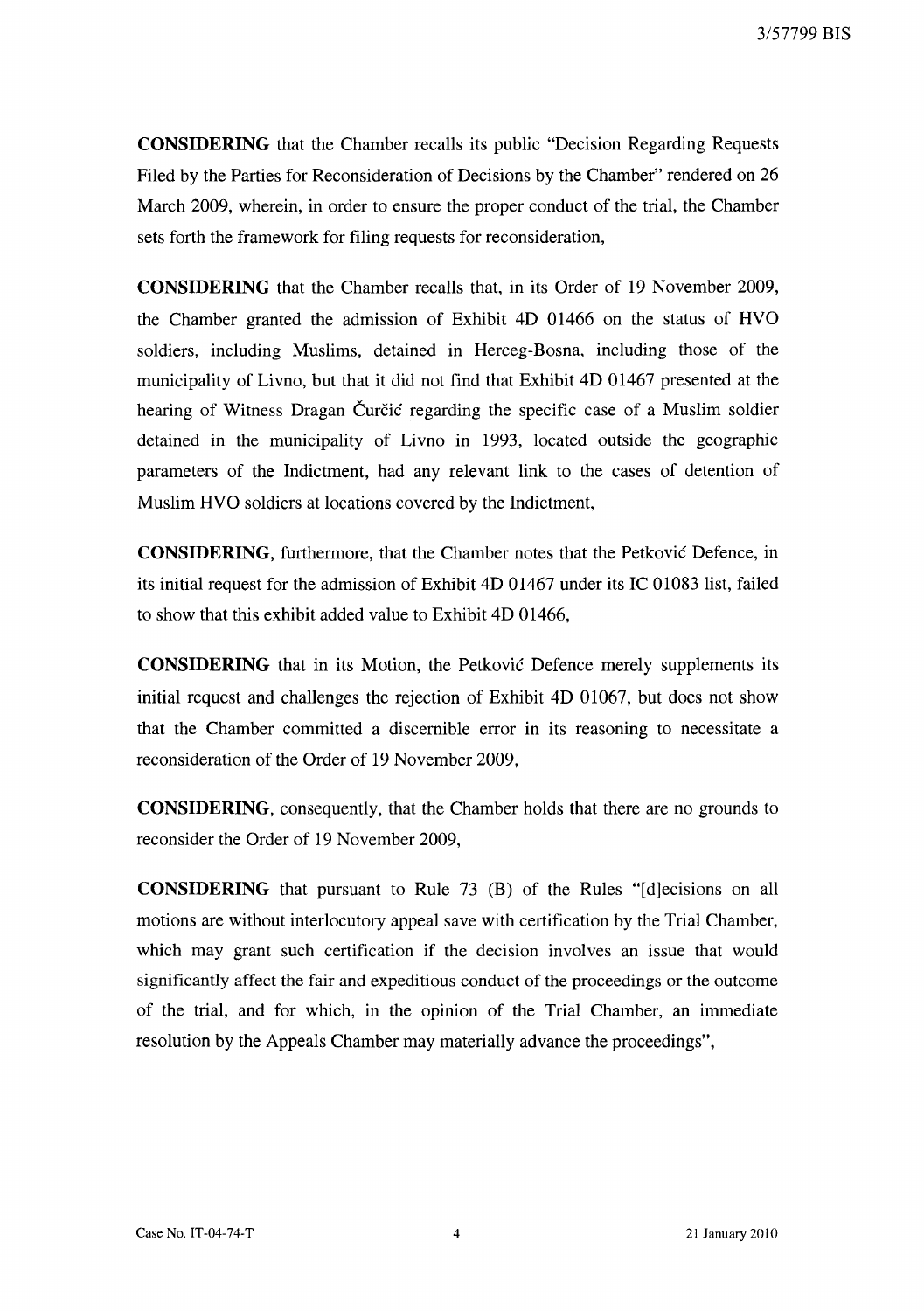**CONSIDERING** that certification of an appeal is in the discretion of the Chamber which has to, in any case, ascertain beforehand that both the conditions set out in Rule 73 (B) of the Rules have been satisfied in this case,  $\frac{9}{2}$ 

**CONSIDERING** that the Chamber holds that the conditions set out in Rule 73 (B) of the Rules have not been satisfied, to the extent that the Chamber admitted Exhibit 4D 01466 on the status of HVO soldiers, including Muslims, detained in Herceg-Bosna, that Exhibit 4D 01067 does not reveal any new elements but mentions only the detention of a Muslim at a location outside the Indictment and that its denial by the Chamber does not affect the fair and expeditious conduct of the proceedings or the outcome of the trial, and that an immediate resolution by the Appeals Chamber cannot materially advance the proceedings,

### **FOR THE FOREGOING** REASONS,

**PURSUANT TO** Rules 54, 73 (B) and 89 of the Rules,

**DENlES** the request for reconsideration of the Order of 19 November 2009 filed by the Petković Defence for the reasons set out in this Decision, **AND** 

**DENlES** the request for certification to appeal the Order of 19 November 2009 filed by the Petković Defence for the reasons set out in this Decision.

*<sup>9</sup> The Prosecutor* v. *Pavle Strugar,* Case No. IT-0l-42-T, "Decision on Defence Motion for Certification", 17 June 2004, para. 2.